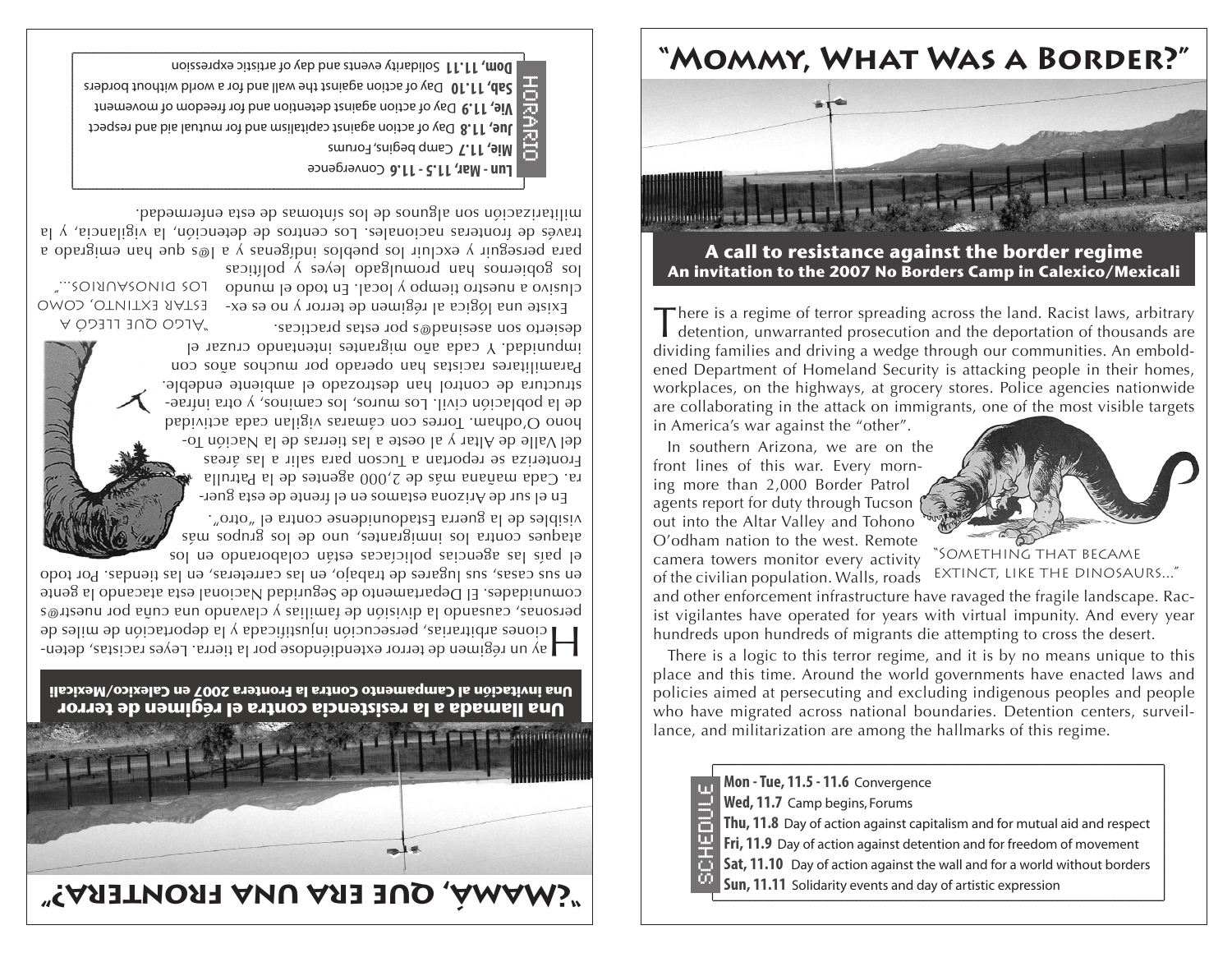The border is the flipside of colonialism. It is a physical and psychological weapon meant to assert the perceived entitlement of a settler population, and enforce the global dynamics that maintain power and privilege. The border is not just a line between one country and another – it is an ideology that says: "You should not exist in this space".

Neo-liberal globalization cannot operate without the border. It is no coincidence that Operation Gatekeeper was launched at the same time as the North American Free Trade Agreement. Initiatives like the Security and Prosperity Partnership of North America make this connection explicit by linking the integration of markets and regulations to the integration of security infrastructure. While capital is freed

to exploit whomever i t it wants, our lives are to be increasingly scrutinized, our bodies controlled.

We who live and struggle in the borderlands grapple with many questions. How do we organize, live alternatively, ensure emotional wellbeing and develop alliances in this low-intensity war zone? What forms of resistance might supersede the militarization of our lives and the divisions that borders impose?

There is hope and active resistance developing all around us. Immigrant communities and their allies are fighting back, organizing migra-watch and monitoring the activities of the Border Patrol. Activists are working in detention centers to support those locked up and ensure they are not<br>forgotten; still others have locked

themselves to the gates of these cen-  $\vert$  -ull-sused sns uoo opuəinlis 'enətuont allo detencional persontros operational per ters, temporarily shutting them down. The operations of Minutemen and other vigilante groups are monitored, confronted and disrupted to the point that they've been driven out of some communities altogether.

In the southern Arizona desert, volunteers patrol trails every day looking for those lost and on the brink of death, providing medical assistance and documenting the systematic abuse and neglect of law enforcement.

In Bisbee-Arizona and Naco-Arizona/Sonora, border communities have held a binational fiesta and volleyball game across the international line since before the wall was

constructed, making sport of the physical barrier and 'serving' to de-legitimize its presence.

In Arivaca, Arizona residents are reclaiming their privacy by turning the Border Patrol / Boeing watchtower bases into picnic grounds. Kites crisscross the sky, amusing the children and frustrating surveillance efforts. Locals are mounting a lawsuit to challenge the existence of surveillance towers outright.

Organizers in Tucson maintain a list of those who have died and disappeared in the desert, and mount searches for the remains of women, children and men in order to reunite them with their loved ones.

Members of the Tohono O'odham nation are refusing to allow the border to divide them, continuing crossborder pilgrimages and resisting the presence of the Border Patrol and Homeland Security on their land.

On the south side of the line between 'ambos' Nogales - nestled between

La frontera es el otro lado del co- nes para apoyar a l@s que estan encerrad@s adentro para asegurar que no sean olvidado. Otr@s se han encadenado a las puertas de los centros para cerrarlos temporaria mente. Las operaciones de los minutemen y otros vigilantes racistas han sidos vigilados, confrontados, opstruidos y completamente forzados fuera en algunas co-

tarios lanzan patrullas cada en una el desierto, buscando los que estan berdid@s  $\lambda$  cerca a la muerte, ofreciéndoles atención médica y docu $e$ l  $\Lambda$  obusticando sistemático y la negligencia de las fuerzas policíacas. En Naco-Arizona y Naco-Sonora -el sodme de sebeplunmos sel

 $\sim$  -id steelt

En Arivaca, Arizona los residentes están recobrando su privacidad haciendo comidas en las bases de las torres de vigilancia. Papalotes cruzan el cielo divirtiendo a los niños y trustrando los esfuerzos de vigilancia de la migra. Residentes están preparando una demanda para de una vez retar la existencia de las torres de vigilancia. Hay organizadores en Iucson que  $\alpha$ uey ənb s $\omega$ l əp əp etsil eun uəuəntuem  $\theta$ ia ua s $\omega$ pioaredesap  $\lambda$  sopeuisase opis soj e. ed sepanbsng uezuej  $\lambda$  'oualsap cnetbos de la mujeres, los hombres -et aus nos politicias reunirlos con sus fa-

Fos miembros de la nacion lopono O'odham rechazan la división de la

muro, haciendo deporte de la barrera física y 'serviendo' para sub-

desde hace antes

vertir su legitimidad.

milias.

de la construcción del

dos de la frontera han

celeprado una

munidades, sacándolos a la fuerza. Fu los desieutos de Arizona, volun-

 $-$  lonialismo. Es un arma física y sicológica que tiene la meta de acertar el derecho percibido de una población de colonizadores e imponer la dinámica global que mantiene el poder y privilegio. La frontera no es solo una linea entre un eztado y otro – sino es una ideología que intenta decir, "Ustedes no deben de existir en este espacio."

Sin las fronteras no podría funcionar la globalización neoliberal. No es coincidencia dne tueron ewsim el e sepezuel  $N \geq 0$  beración v e z e v  $P = \sqrt{2\pi}$  distribution Tratado de Libre

Comercio de Norte Améri-

ca. Las iniciativas como la Alianza bara la Seguridad y Prosperidad hacen explícito la conexión entre la integración del mercado y las regulaciones con la de la infraestructura de seguridad. Mientras el capital esta liberado para explotar quienquiera,  $\lambda$  sem sepi $\lambda$  seusonualization between -no son escudrinadas, especialadas cuerpos controlados.

Nosotros, los que vivimos cerca de la frontera, luchamos con muchas preguntas. ¿Como podemos organizar, responder con amor, vivir alternativamente y asegurar nuestro bienestar emocional en una zona de guerra de baja intensidad; ¿Que formas de re-- sistencia pueden derrotar la militari zacion de nuestras vidas y las dividas en nes impuestas por las fronteras?

Hay esperanza y resistencia desarrollándose por todos lados. Las  $\sin \theta$  saquergimuni ap sapepiunmos aliados están luchando. Hay grupos - que están vigilando la migra y sus ac tividades. Hay activistas que trabajan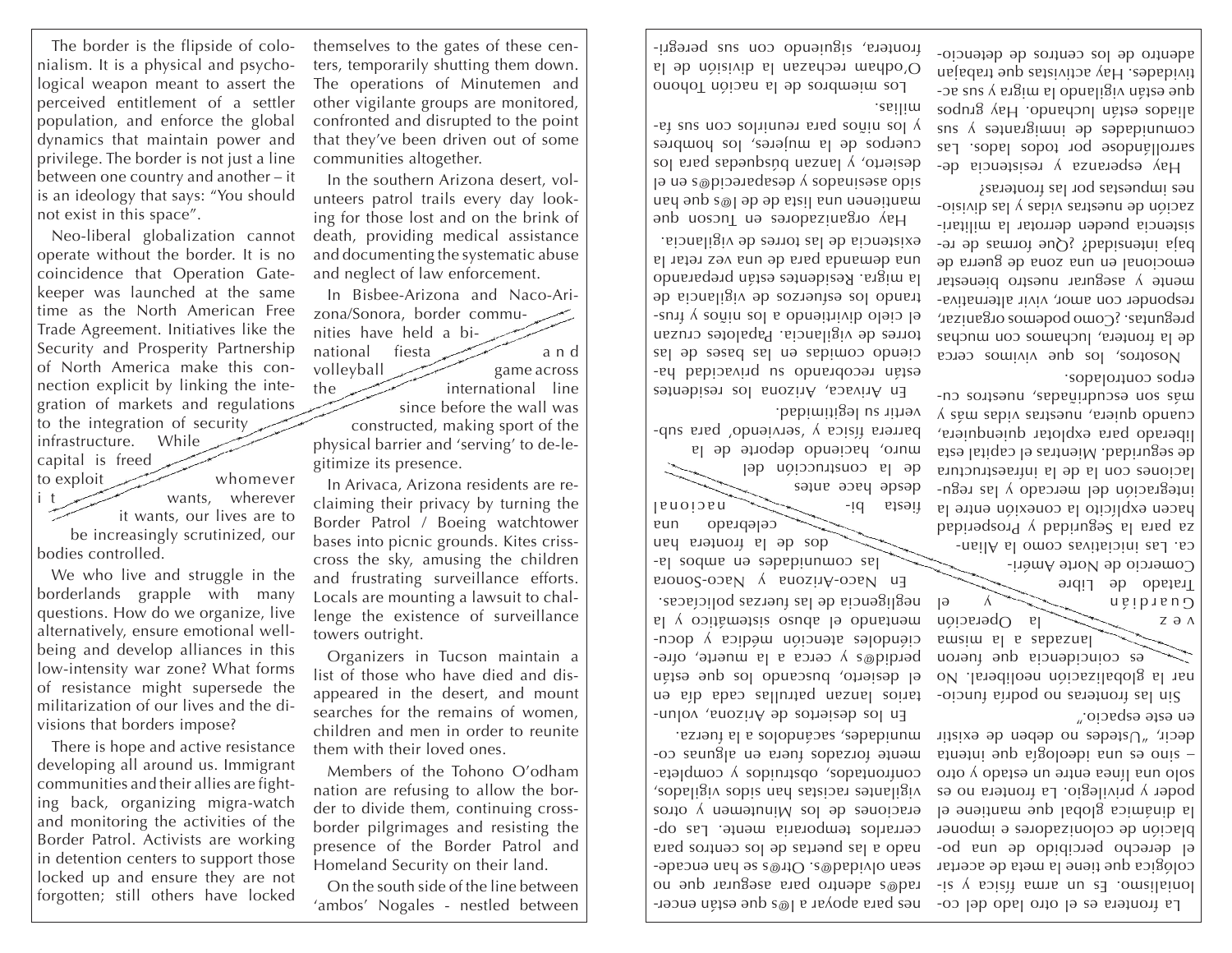This movement is just the latest phase in a resistance that has been  $\alpha$  ongoing in this hemisphere for more  $\alpha$  and  $\alpha$  is a longoing in this hemisphere for more one and the knew what would happen  $\alpha$  and  $\alpha$  ranged in this hemisphere for more and quite knew what would happen lidear to report that would happen

ity, language and gender.

months leading up to the Camp, we're not sure what will happen – just as no

Together we are developing a politics, a praxis of resistance in opposition to the border and all that it represents. This opposition is explicitly in solidarity with all the other struggles around the world against neo-liberalism and authoritarianism. We are refusing to be divided by the symbolic borders of race, national-

gust and near London at Gatwick airport in September. no hourly schedule for you to follow. This time and place will be all of ours, and we will join together to create the future.

movement. Over the last decade No Borders Camps and other anti-border actions have been organized around the world, continuing this year with No Border Camps in Ukraine in Aution we will engage in opposition to the infrastructure of repression and that of neo-liberal globalization. Together we will create an autonomous zone free of borders and the lies they perpetuate. This November we will build a place in which, for one week, our dreams of freedom will take shape. A place of action, of symbol, of sharing, communicating, becoming. Bring your plans, for there will be

efforts, they have been unable to si-

This is an invitation to all people of goodwill, to all who are fighting for dignity, freedom, human rights and autonomy. The regime of terror and the homeland security apparatus will not collapse on its own – it must be challenged. We call on you to join us in opposition to the border regime.

Between November 7th and 11th, 2007, thousands of people with gather at the line between Calexico, California and Mexicali, Baja California. Throughout this week of ac-

Even as we organize during the



**An Invitation:**

Guard and the never-ending line of NAFTA trucks - there is a Migrant Aid Station giving support and safety to the hundreds of hungry, sick, and abused people repatriated to Mexico by Border Patrol each day. Immigrant, indigenous and youthlence us.

Mexican customs, people smugglers, the border wall, the U.S. National

based community groups are organizing house meetings and conducting human rights trainings to build confidence and resistance against the ICE raids and terrorization of their families and neighborhoods. Even while threatened with harassment and arrest regular folks in the borderlands and across the United States provide sanctuary and support to those targeted by the security apparatus, in direct refusal of the state's

efforts at criminalization.

In Europe, Oceania and elsewhere movements have been developing for years in response to the state's violent repression of freedom of

Puntos estamos despituir esta poste una estaba política, una práctica de resistencia contra la frontera y todo lo que representa. Esta oposición es explícitamente en solidaridad con todas las otras luchas contra el neoliberalismo y el autoritarismo. Rechazamos las - euology equal than 500 years. Despite all of their  $\vert$  Mexican customs, people smugglers, than 500 years. Despite all of their

En Europa, Oceania y otros partes opessa ueu sotuaimivom opunu lap desarrollándose por muchos años en respuesta a la represión violenta - del estado contra la libertad de mov imiento. Ha habido acciones lanza en todo el mundo durante la última década contra las fronteras, incluyendo Campamentos Contra las Fronteras en Ucrania este Agosto - y en Londres en el Aeropuerto Gat

le noo a®bassnems obneis nuA hostigamiento y el arresto personas normales en todo el país ofrecen  $\alpha$  uos anb so $\alpha$  e o $\alpha$ de  $\alpha$  ouenues objetivo del aparato de seguridad.

sistiendo la presencia de la migra y el Departamento de Seguridad Na-

 $-N$  soque antre suppose Nogales – entre la aduana Mexicana, los bolleros, el muro, la Guardia Nacional de los EE.UU., y los miles de camiones del TCNA – hay una estación para atender a los cientos de migrantes que cada pios and repatriados a México por ICE y llegando con hambre, con sed, enfermos y abusados. Grupos comunitarios de indígenas,  $-e$ ge inmigrantes  $\wedge$  jovenes estan organizando reuniones para informar a la gente sobre sus derechos pumanos y civiles y criando la confianza para resistir las incursiones y asaltos del ICE y la aterrorizacion de sus barrios

cional en sus tierras.

y familias.

wick en Septiembre. futuro.



Este movimiento es la última fase de una resistencia que ha sido la realidad en las Américas por más de 500 años. A pesar de todos sus esfuerzos, no nos

han podido callar. **Una invitación:**

Esta es una invitación a toda la gente delse and sol estable a copunul lap luchando por la dignidad, la libertad, los derechos humanos y la autonomía. El régimen de terror y el aparato de seguridad nacional no se derrumbará por si mismo - tiene que ser retado. L@s invitamos a juntarse con nosotr@ s en la oposición al regimen.

Entre el 7 y el 11 de Noviembre del 2007, miles de personas se van a juntar en la línea entre Calexico, California y Mexicali, Baja California. Durante la semana tomaremos acción para combatir la infraestructura de rebresión y la de la globalización neoliberal. Nosotros crearemos una zona autónoma, libre de las fronteras y las mentiras que la perpetúan.

Este Noviembre crearemos un lugar qouqe' bot nun semana, 'euestros sueños de la libertad tomaran forma. Un - lugar de acción, de símbolo, de com bartimiento, de comunicación, de creación. Iraigan sus planes, porque no va ver ningún horario para seguir. El tiempo y el lugar van a pertenecer a tod $\mathfrak{g}_2$ , y nos juntaremos bara crear el